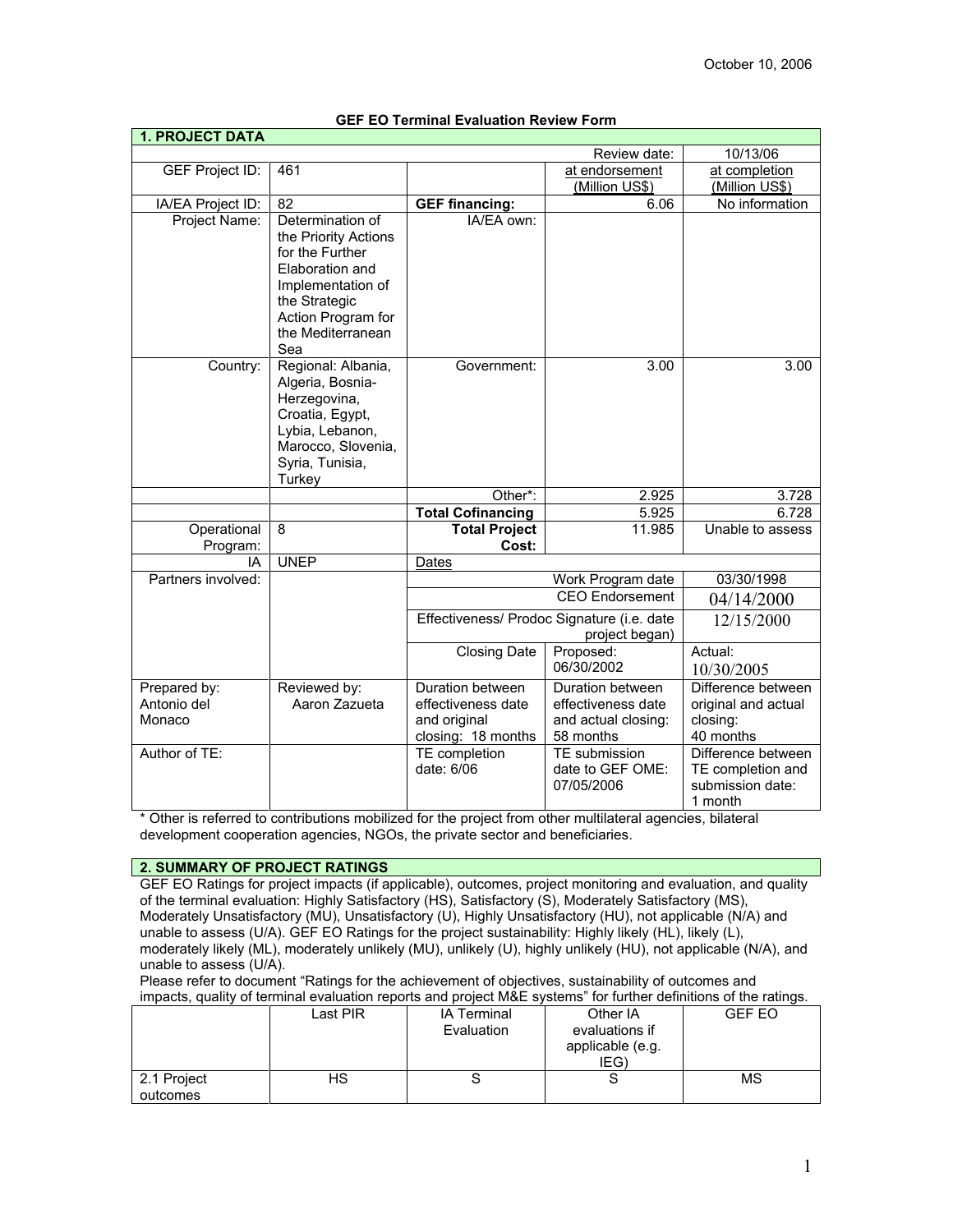| 2.2 Project<br>sustainability           | N/A       | MU  | ΜS | ML |
|-----------------------------------------|-----------|-----|----|----|
| 2.3 Monitoring and<br>evaluation        | No rating | нs  |    | МS |
| 2.4 Quality of the<br>evaluation report | N/A       | N/A |    | MS |

Should this terminal evaluation report be considered a good practice? Why? No. Please refer to section 4.6.2. Particularly the assessment of the project M&E systems was deficient

Is there a follow up issue mentioned in the TE such as corruption, reallocation of GEF funds, etc.? None mentioned

# **3. PROJECT OBJECTIVES, EXPECTED AND ACTUAL OUTCOMES**

# **3.1 Project Objectives**

• What are the Global Environmental Objectives? Any changes during implementation? According to the project brief, the overall project objective was to improve the quality of the marine environment in the Mediterranean Region by better shared-management of land-based pollution through improved international co-operation in the management of land-based pollution of transboundary and regional significance. No changes during implementation. The objectives of the SAP MED were to facilitate the implementation of the LBS Protocol to the Barcelona Convention by the Contracting Parties and to contribute to the maintenance and where appropriate, restoration of the productive capacity and biodiversity of the marine environment, ensuring the protection of human health, as well as promoting the conservation and sustainable use of marine living resources. • **What are the Development Objectives? Any changes during implementation?** According to the TE, the specific objectives of this project are to implement the following components of the SAP MED to address pollution from land-based sources: • complete an analysis of the transboundary importance of the 103 hot spots identified in the TDA MED and SAP MED and finalise the priority list for intervention and investments ("Investment portfolio")(preinvestment studies will be conducted only in GEF eligible countries); • formulate and adopt principles, approaches, measures, timetables and priorities for action, that address each major land-based source of pollution and assist countries in the implementation of such actions; • conduct pre-investment analysis of expected baseline and additional actions needed to address the selected hot spots, and secure recipient country agreement to baseline investments; • prepare and adopt at the regional level, detailed, operational guidelines for the formulation of National Action Plans (NAPs) for the protection of the marine environment from land-based activities; • assist countries to prepare, adopt at the highest level, and implement, country specific National Action Plans based on the regionally prepared and adopted guidelines; identify roles for, and ensure effective participation of non-governmental organisations in the implementation of components of the SAP MED, and where appropriate incorporate these into the National Action Plans; and to address other transboundary issues • finalize and adopt a comprehensive and holistic Transboundary Diagnostic Analysis; and, • develop and adopt a strategic action plan for biodiversity in the Mediterranean in conformity with the provisions of the protocol on Specially Protected Areas and Biodiversity. **3.2 Outcomes and Impacts** • **What were the major project outcomes and impacts as described in the TE?** According to the TE, the main successes of the project were: i) the up-dating of the Transboundary

Diagnostic Analysis (TDA) (originally prepared in 1997); ii) the preparation of the National Action Plans (NPAs) to address pollution from land-based sources; and iii) the preparation and adoption by the Conference of the Parties to the Barcelona Convention of the Strategic Action Plan for the Conservation of Biological Diversity in the Mediterranean Region (SAP/BIO). The TE indicates that the TDA and SAP/BIO provide very solid basis for undertaking the required actions towards the long term conservation of the Mediterranean and the sustainable use of its resources. The NPAs all meet the minimum required quality standard, but a number of them would require more work to make them really effective.

# **4. GEF EVALUATION OFFICE ASSESSMENT**

# **4.1 Outcomes**

### A Relevance **Rating: S** Rating: S

• **In retrospect, were the project's outcomes consistent with the focal areas/operational program strategies? Explain**

The project addresses the transboundary environmental concerns of the Mediterranean Sea and as such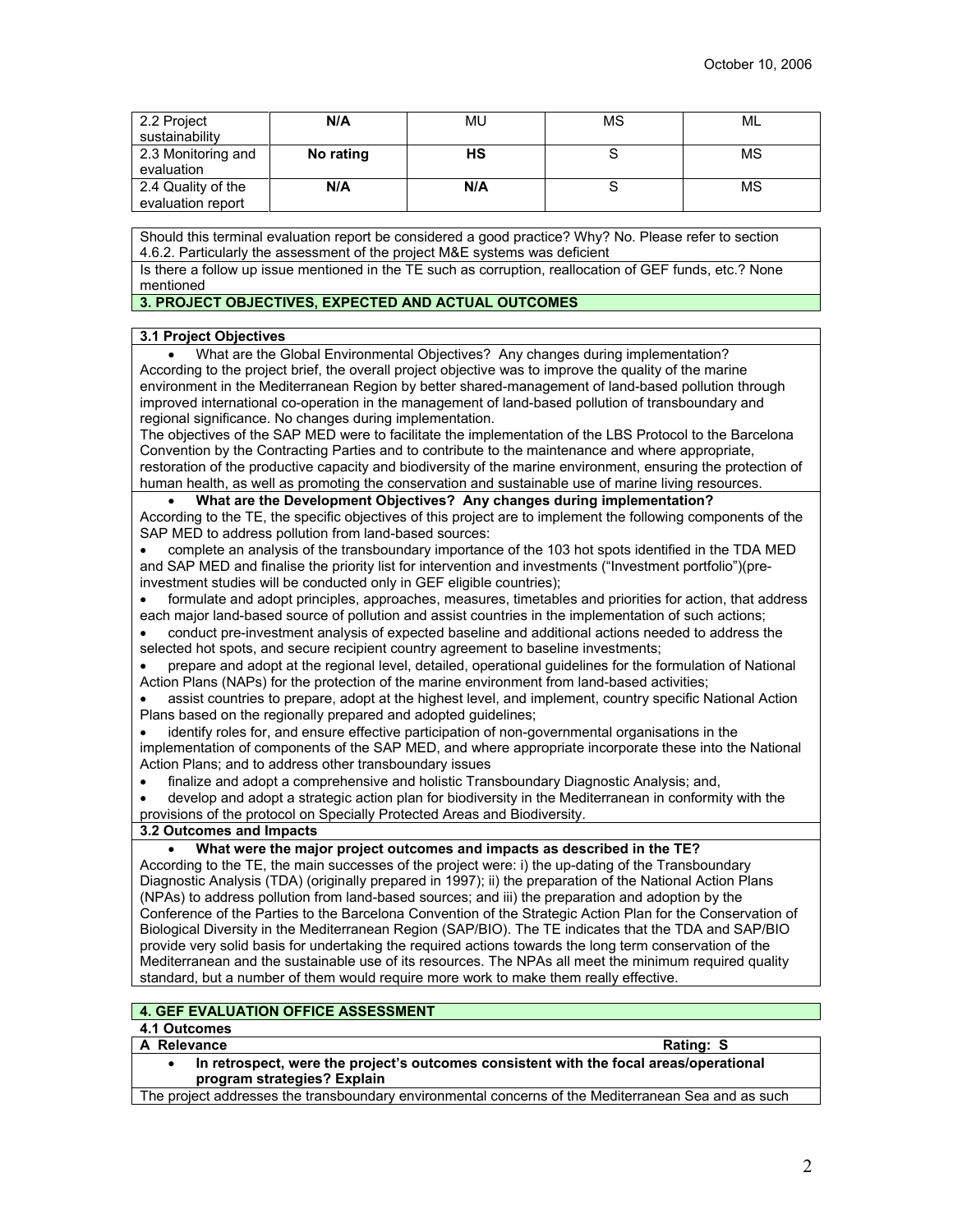contributes directly to the Waterbody-based Operational Programme of the GEF Operational Strategy, and to assisting countries in meeting their obligations under: the United Nations Convention on the Law of the Sea (Article 207[1\)](#page-2-0); the Convention on Biological Diversity (Annex I of Decision 11/10 of the Contracting Parties[2\)](#page-2-1); Agenda 21 (Chapter 17[3\)](#page-2-2); the Convention for the Protection of the Marine environment and the Coastal Region of the Mediterranean (Barcelona Convention); the Protocol for the Protection of the Mediterranean Sea against Pollution from Land-based Sources and Activities (LBS Protocol); the Protocol concerning Specially Protected Areas and Biological Diversity in the Mediterranean (SPA Protocol); and the Action Plan for the Protection of the Marine Environment and the Sustainable Development of the Coastal Areas of the Mediterranean (MAP).

# **B Effectiveness Rating:** MS

• **Are the project outcomes as described in the TE commensurable with the expected outcomes (as described in the project document) and the problems the project was intended to address (i.e. original or modified project objectives)?** 

The TE indicates that the project seems to have operated quite well at the 'super-structural' level (project management and executing agencies) but not so well at the country level, where it should have really mattered; in a few countries in fact it operated poorly.

The TE indicates that participating countries have high expectations about the implementation of the recommendations, projects, NAPs, and SAP/BIO elaborated as part of the project. However, to date there has been minimal implementation, and there is a risk of continuing with a 'paper producing process', without clear concrete implementation. Furthermore, the TE indicates that it is important to start a process to generate investments from the national budgets and by the international financing institutions, which unfortunately were not kept sufficiently abreast of the project development and implementation.

The TE also indicates that the project was conducted mainly in collaboration with the ministries of the environment which are not among the key decision makers in the concerned countries. It was demand driven by those ministries and offered as grants to conduct studies and produce plans. It does not seem that these studies and plans have been endorsed or approved by ministries of finance and ministries of development/national planning. The project appears to have increased the awareness of the decisionmakers but this may certainly not lead to 'ownership', funding or operations/activities to jointly decrease the threats to the Mediterranean Sea.

**C Efficiency (cost-effectiveness) Rating: S**

• **Include an assessment of outcomes and impacts in relation to inputs, costs, and implementation times based on the following questions: Was the project cost – effective? How does the cost-time Vs. outcomes compare to other similar projects? Was the project implementation delayed due to any bureaucratic, administrative or political problems and did that affect cost-effectiveness?**

The TE indicates that concerning the efficiency of the project, the amount of outputs, the quality of most of them, the number of participating countries, and the number of institutions and individuals involved, indicate that the project has been cost effective. The TE indicates that there was a sound management of funds, in spite of the complexities of the project Administration. Savings and innovation permitted more work, at least in some of the sub-projects, in particular in relation to training and publications in local languages.

# **D Impacts**

• **Has the project achieved impacts or is it likely that outcomes will lead to the expected impacts?**

None actual environmental impacts mentioned

**4.2 Likelihood of sustainability.** Using the following sustainability criteria, include an assessment of **risks** to sustainability of project outcomes and impacts based on the information presented in the TE.

**A Financial resources Rating: L** The TE indicates that it is quite likely that financial resources, at least to a limited extent, could be provided by the eligible countries, specially the other Parties (non-GEF eligible) to the Barcelona Convention. But this will require bringing the tools generated by the project, in particular those related to economic instruments,

 $^2$  Annex I of Decision 11/10 of this Convention specifically relates to land-based activities.

<span id="page-2-0"></span> $\overline{a}$ 1 Article 207 requires states to adopt laws and regulations to prevent, reduce and control pollution of the marine environment from land-based sources: to take measures as may be necessary to prevent, reduce and control such pollution: and to endeavour to harmonise their policies in this connection at the appropriate regional level.

<span id="page-2-2"></span><span id="page-2-1"></span> $\rm ^3$  Chapter 17 identifies prevention, reduction and control of degradation of the marine environment from land-based activities as the main management related activity contributing to the goal of sustainable development of coastal and marine areas.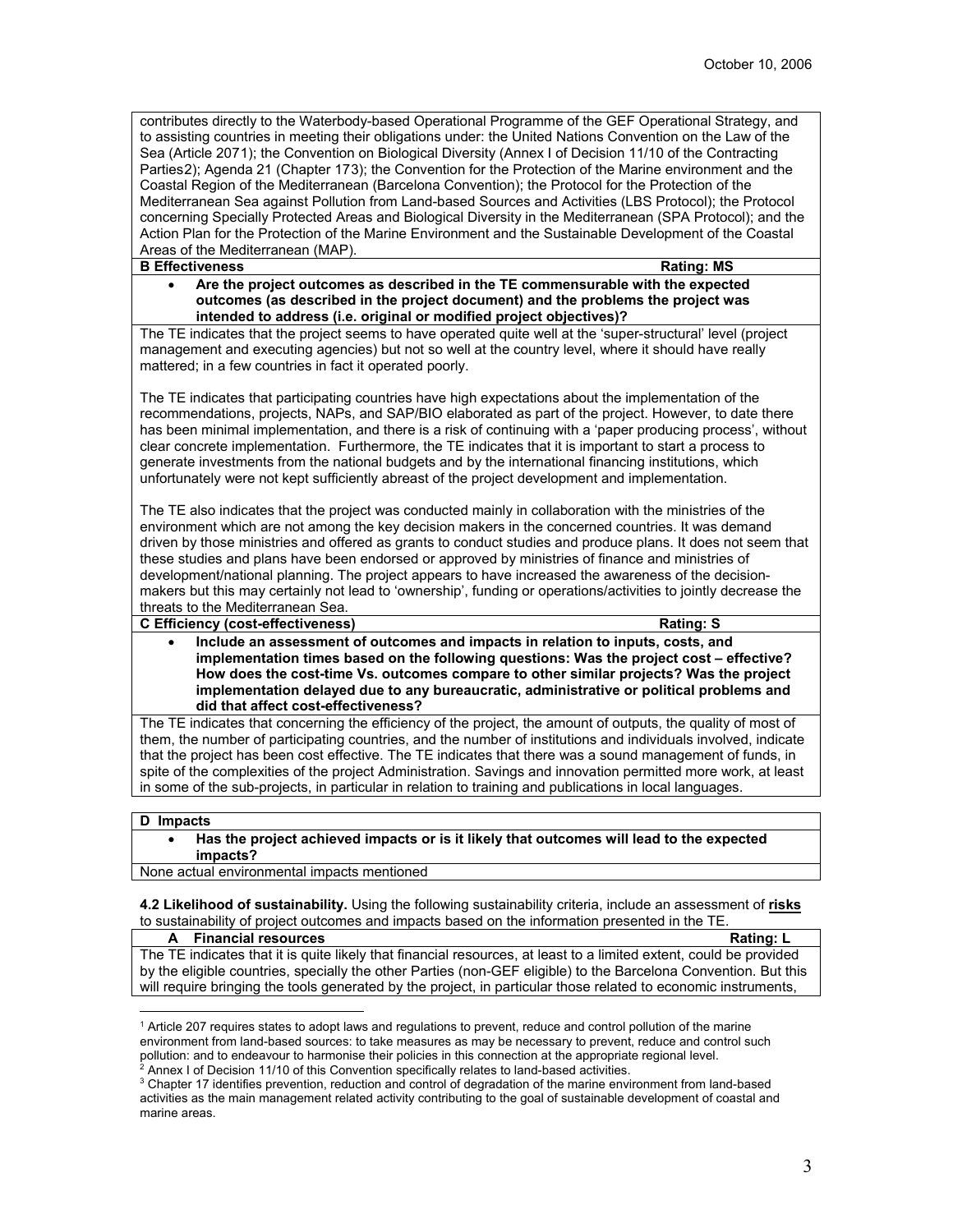to the attention of the appropriate decision-makers. It is not sure that those involved in the project will have the necessary political clout and/or the sufficient scientific and technical know-how to do this. The TE also indicated that it conducted a survey with key stakeholders and their responses to this dimension of sustainability was that the approval of the National Action Plans (NAP) by the Higher Council for Environmental Protection means that there is a kind of commitment by all concerned ministries to allocate a special budget for the achievement of the results of the project. However, the implementation of NAPs will not be sustainable without further GEF assistance according to the TE. Respondents to the survey indicated that most environmental protection projects are financed/co-financed by foreign sources. The second phase of the GEF project increases the financial sustainability of the project as co-financing from other sources has been successful.

# **B Socio political Rating: ML**

The TE indicates that stakeholder ownership of the outcomes of the project did not seem to be widespread beyond the environmental agencies when the first phase was complete. The TE indicates that further capacity building was needed to increase the likelihood of socio political sustainability based on the comments from those surveyed. Stakeholders also indicated that the outcomes of the project indeed represent some priorities for all stakeholders. However, more stakeholder awareness was needed as of project end to increase ownership and commitment to project objectives. The follow up phase is focusing on this issues and thus increasing socio political sustainability.

# **C Institutional framework and governance Rating: ML**

The TE indicates that the continued long-term project-derived outcomes and impacts after the GEF project funding ends is not assured. The key factor that is likely to contribute to the persistence of benefits after the end of the project will be the ability of the MAP system $4$  to:

a) provide and/or catalyze the political, technical and financial support needed in 11 of the eligible countries to make an effective use of the tools generated by the project (Slovenia, as an EU-member country is now in a different situation). The TE indicates that the new GEF project being prepared by MAP does not seem to contribute to this type of follow-up. In addition, the TE concludes that at least in the immediate future, MAP does not have the technical and financial capacity do provide this catalytic support. MAP may be working in the direction of developing such capacity, but that it will be up to the UNEP/GEF to pay attention to this matter, if the Facility does not want to see its resources (and reputation) wasted. To this end, it could be useful if the GEF establishes a 'Projects follow-up service / Project watch-dog service /';

b) ensure that the transboundary nature of most of the issues dealt with by the GEF project is fully addressed, ensuring that all the Parties to the Barcelona Convention are on board.

**D Environmental Rating: ML** Given the sustainability shortcomings mentioned above, environmental sustainability is also compromised if the actions identified in the MAP are not implemented.

Provide only ratings for the sustainability of outcomes based on the information in the TE:

| A | <b>Financial resources</b>                        | Rating: MU        |
|---|---------------------------------------------------|-------------------|
| В | Socio political                                   | <b>Rating: MU</b> |
| C | Institutional framework and governance Rating: MU |                   |
| D | <b>Environmental</b>                              | <b>Rating: MU</b> |

### **4.3 Catalytic role**

| 1. Production of a public good                                                                            |
|-----------------------------------------------------------------------------------------------------------|
| 2. Demonstration                                                                                          |
| 3. Replication                                                                                            |
| The TE indicates that some components of the GEF project have had a positive impact in generating other   |
| projects and also for increasing local capacities for environmental management and improving              |
| environmental legislation. For example, some research and development projects are being prepared in line |
| with the GEF project.                                                                                     |
|                                                                                                           |

**4. Scaling up**

 $\overline{a}$ 

### **4.4 Assessment of the project's monitoring and evaluation system based on the information in the TE**

<span id="page-3-0"></span><sup>&</sup>lt;sup>4</sup> By the 'Map system' is meant the Barcelona Convention and its Protocols, including all the Parties to these instruments (among which is the European Community), MED POL, the Mediterranean Commission on Sustainable Development, and the six MAP Regional Activity Centres.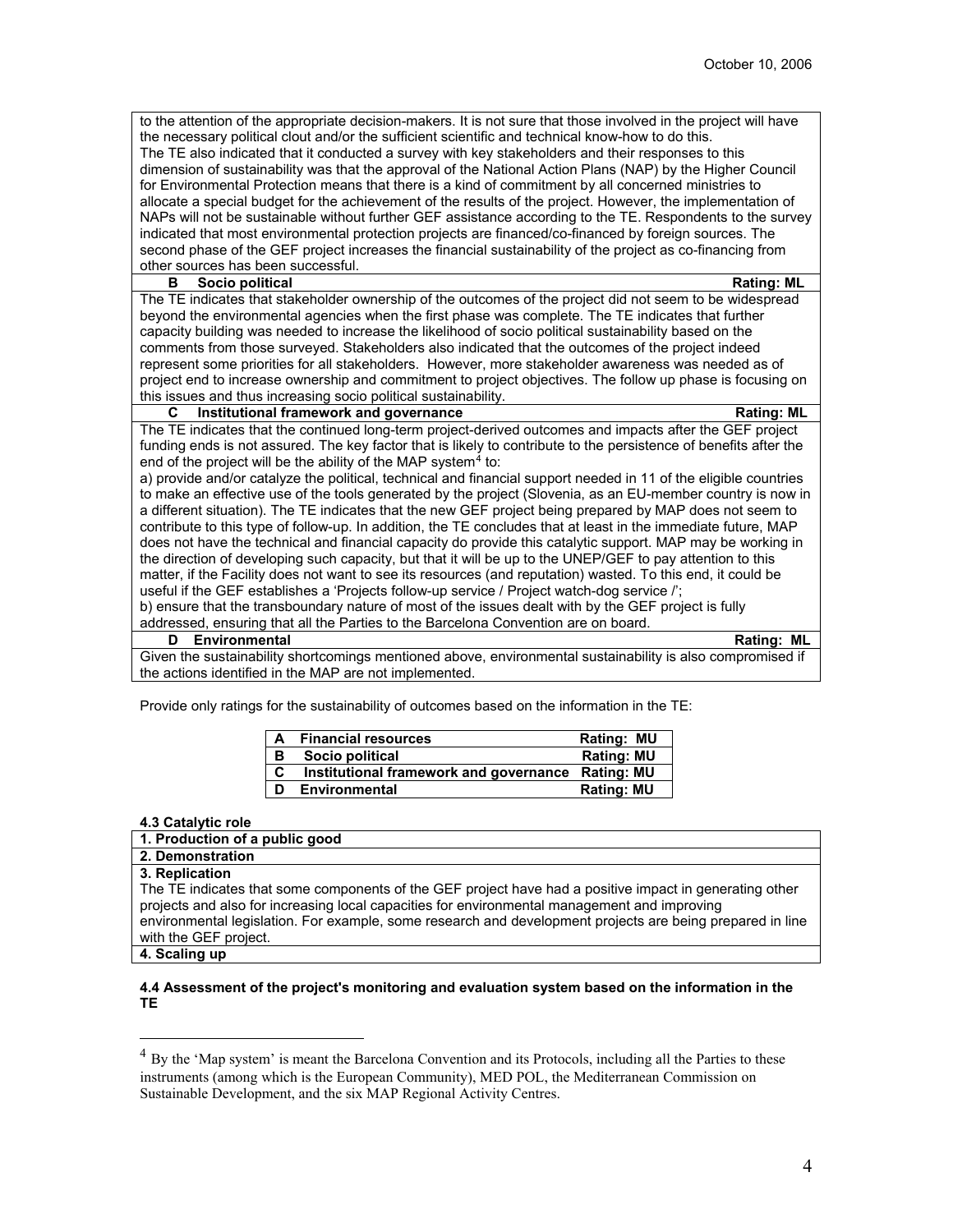**A. In retrospection, was the M&E plan at entry practicable and sufficient? (Sufficient and practical indicators were identified, timely baseline, targets were created, effective use of data collection, analysis systems including studies and reports, and practical organization and logistics in terms of what, who, when for the M&E activities) Rating: MU**

The TE does not elaborate on the project M&E system beyond indicating that the project monitoring and evaluation was done through the regular meetings of the different project committees and the progress reports and external Mid-Term Report. All records of meetings have been well kept and are public, and the progress reports were presented on time and reflected the true picture of the project implementation. However, an examination of the logical framework matrix in annex II of the project brief including specific activities (and their indicators) contributing to the expected results (as described in the project brief) indicates that a more elaborate M&E system was needed and an assessment of this was not done in the TE. The TE indicates that It is regrettable that the documents published in the Technical Report Series do not provide information on the expert review process used for each of the guidelines and on their formal status vis-à-vis the Barcelona Convention and its Protocols, further pointing out a weakness in the project M&E system regarding an area as important as these guidelines.

**B. Did the project M&E system operate throughout the project? How was M&E information used during the project? Did it allow for tracking of progress towards projects objectives? Did the project provide proper training for parties responsible for M&E activities to ensure data will continue to be collected and used after project closure? Rating: MS**

The TE indicates that the initiatives taken by the project management and the executing agencies to respond to unforeseen institutional and technical weaknesses in a number of participating countries for producing expected outputs (e.g. hiring regional consultants), indicate that there was an effective 'adaptive management' approach, which helped to address some of those weaknesses. More supportive evidence along the lines of what is mentioned in 4.4 A was needed.

# **C. Was M&E sufficiently budgeted and was it properly funded during implementation? Rating: UA**

No information in the TE

**Can the project M&E system be considered a good practice?** No, for reasons stated above.

# **4.5 Lessons**

Project lessons as described in the TE

**What lessons mentioned in the TE that can be considered a good practice or approaches to avoid and could have application for other GEF projects?**

The TE indicates that more care should be taken with the project design, not becoming more cumbersome, but rather the design should:

a) differentiate clearly between 'objectives' and 'outputs' and be more rigorous in their description in order to avoid creating false expectations.

b) be more attentive to the 'real world' situation of the eligible countries, and not to assume that a GEF project will be able to change some strongly-rooted social and institutional realities. Also, a more rigorous assessment is needed of the institutional and technical capacity to implement the project in each eligible country (e.g. not assume that they are all at the same level) and the findings should be incorporated in the project design.

c) identify and involve key stakeholders. For example, the eligible countries should be more actively involved in the project design, so that they can assist in making the project more attune to their needs and capacities; and they should be prompted to start considering the required implementation mechanisms in their countries before the start of the project. This can enhance implementation speed once the project is approved. (One key problem of the project under review was that the key in-country mechanism was established very late in most countries, and in some it was never established.). In addition, it is very important to formally involve all countries, including those that are not GEF-eligible, in the design and implementation of the project to improve the project outcomes.

d) Ensuring meaningful and effective coordination mechanism imbedded in the project design allows countries to share experiences and develop the sense of 'shared issues'; and

e) The duration of a project should be such as to ensure that the necessary key results are achieved. The alternative would be to foresee the immediate follow-up that will be required to ensure that the project outputs are put to good use. (The TE indicates that the duration of the project did not allow time for carrying out required processes to obtain high-level government approval of the key outputs, and no follow up was foreseen to do this at the time of completion of the TE. As a result, the long term impact of the project is uncertain.)